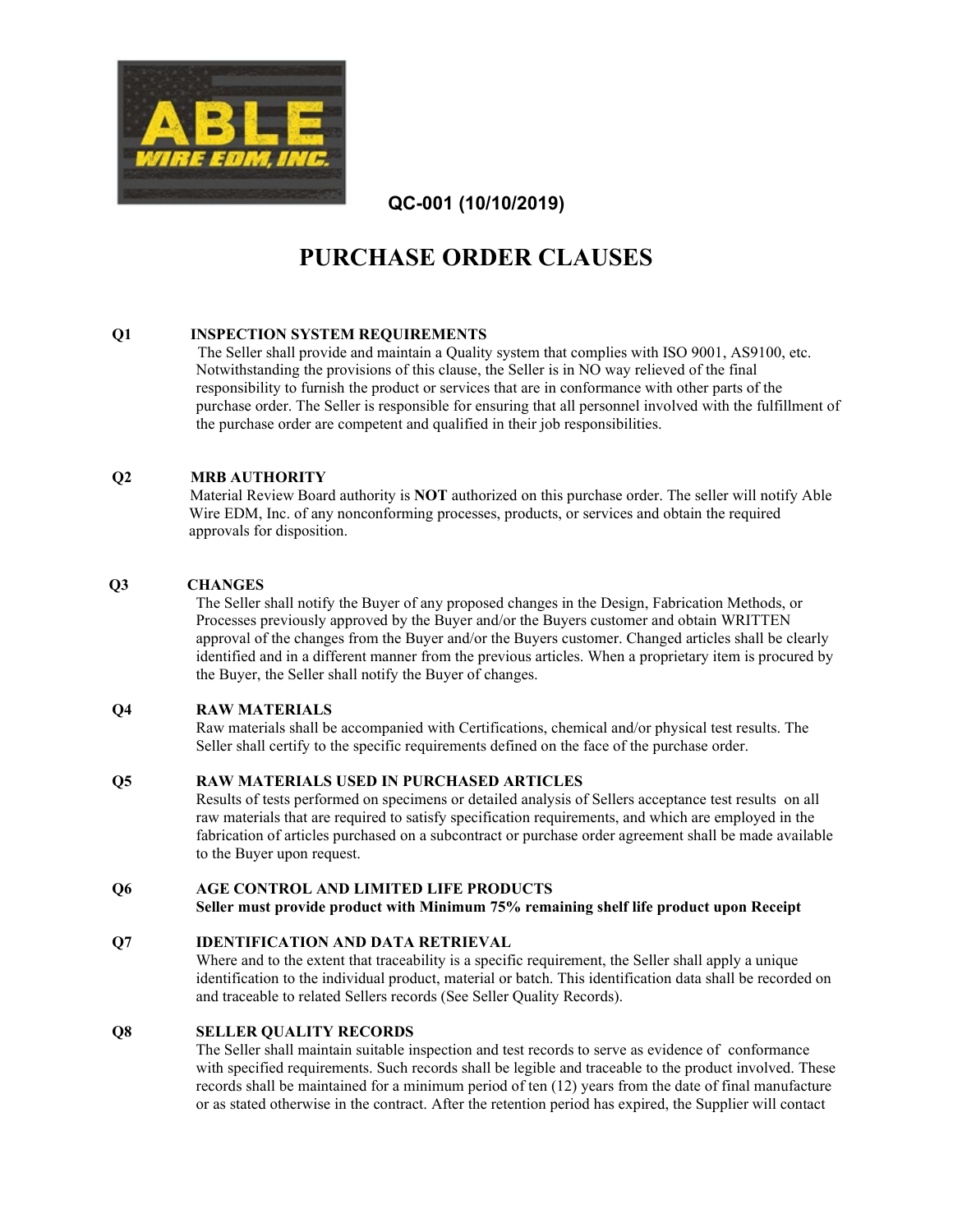

Able wire EDM, Inc for disposition status and will either destroy the records or return them Able wire EDM, Incas directed.

# **Q9 INSPECTION AND TEST CHARACTERISTICS**

The Seller shall inspect and/or test as applicable, all characteristics defined by the purchase order, applicable drawing/blueprint specifications, pertinent to the work that the Seller is responsible for performing.

# **Q10 RESUBMISSION OF NONCONFORMING ARTICLES OR MATERIALS**

Nonconforming articles and/or materials returned by the Buyer and subsequently resubmitted by the Seller shall bear adequate identification of such nonconformance, either on the articles, materials, or applicable Sellers records. The Seller shall provide evidence that the cause of the nonconformance has been corrected and that actions were taken to preclude any Re-occurrence.

# **Q11 RIGHT OF ACCESS-BUYER QUALITY ASSURANCE ACTIVITY AT SOURCE**

The Buyer and its customers reserve the right to perform inspections and tests on all articles, materials, or services at all times and places. The Buyer and its customers also reserve the "RIGHT OF ENTRY", which will allow the supplier, customer or regulatory agency entrance into your facility to determine the Quality of the work/product, records, and/or materials at any place, including the plant of the subcontractor or any level of the supply chain.

# **Q12 GOVERNMENT SOURCE INSPECTION**

When the Government elects to perform inspections at the Sellers facility, the following statement must be applied to the purchase order:

"All work on this purchase order is subject to inspection and test by the Government at any time and place. The Government Quality Representative, who has been delegated NASA Quality Assurance functions on this procurement, shall be notified immediately upon the receipt of this order. The Government shall also be notified forty-eight (48) hours in advance of the time articles or materials are ready for inspection or test."

# **Q13 PROCUREMENTS OTHER THAN THOSE REQUIRING GOVERNMENT SOURCE**

For procurements, which do not require Government Source Inspection, the following requirement applies:

"The Government has the right to inspect any or all of the work included in this order at the Sellers facility."

# **Q14 SCRAP ALLOWANCE**

Scrap allowance is 3% on furnished material. For the purpose of this contract, Material is defined as anything from Raw material (e.g. bar, plate stock, etc.), through completed end items.

# **Q15 FIRST ARTICLE AT SELLER ACTIVITY**

Seller shall perform a First Article inspection in accordance with the requirements set forth set forth in AS9102. Seller shall forward one (1) copy of the First Article Inspection Report to the Buyer.

# **Q16 CERTIFICATE OF CONFORMANCE**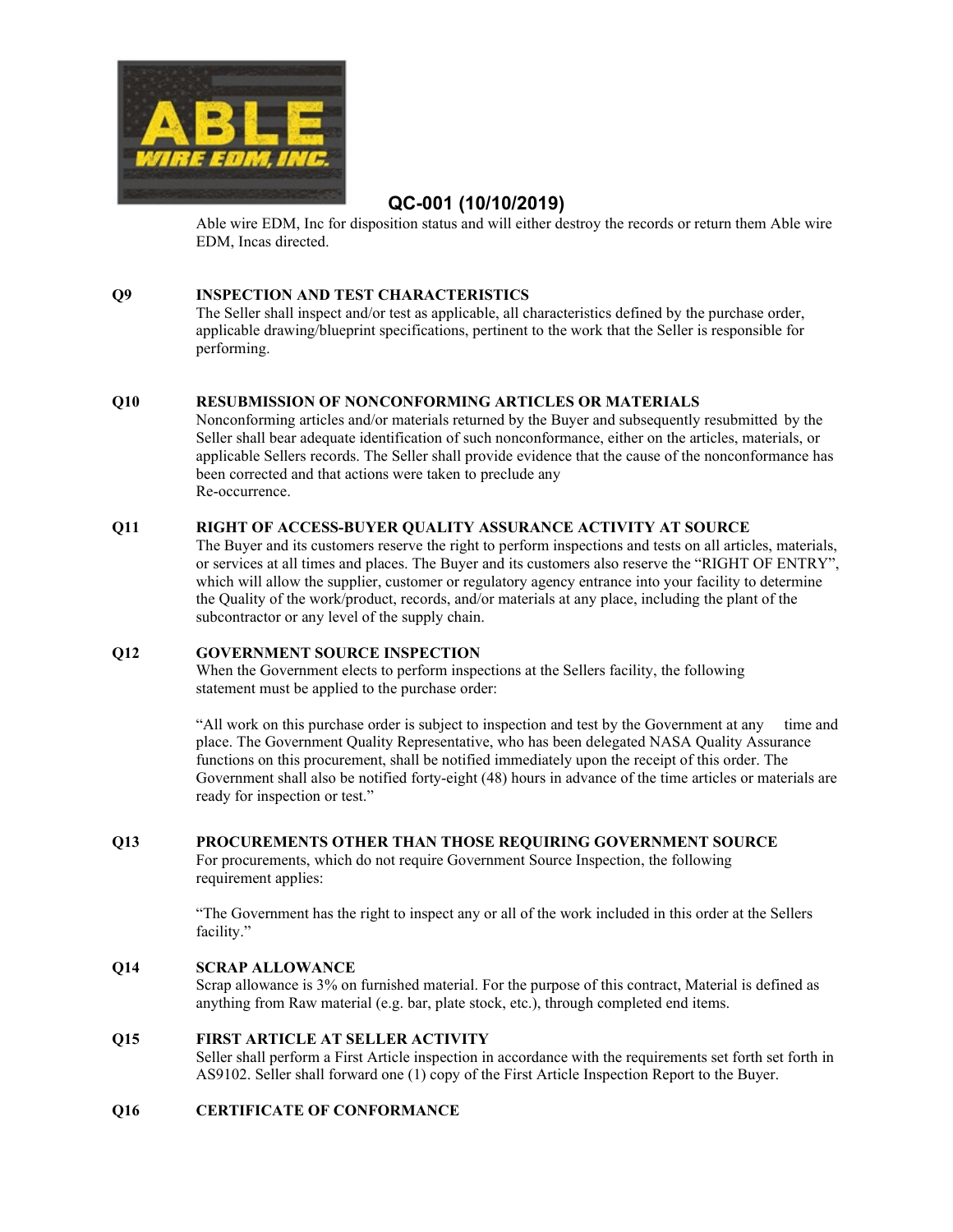

Seller shall provide evidence that the processes requested in this Purchase order were performed by approved sources. The Seller shall maintain such evidence on file. Included with each shipment to the Buyer shall be a Certificate of Conformance indicating as a minimum the process description, process number, name and address of the process supplier, the purchase order and part number.

# **Q17 ACCEPTANCE TEST REPORTS**

Include with each shipment a copy, signed by an authorized agent of the Seller, of the results of the lot or item acceptance test required by the applicable specification. Where quantitative limits are established by the specification, the report shall indicate the actual values obtained. Test reports shall include control identity (e.g. heat, lot, serial number, etc.) of the material/item tested. Seller is required to maintain inspection and test records as required by Contract/PO.

# **Q18 SELLER ACKNOWLEDGEMENT AND WARRANTY**

Seller hereby acknowledges that the parts/materials ordered on this Purchase Order/Contract Are for incorporation into an aircraft or will be used in the manufacture of, or maintenance of an aircraft. Seller warrants and represents that all parts/materials delivered in accordance with this Contract/PO are of NEW manufacture and meet or exceed all specifications and requirements specified in this PO/Contract or referenced document.

# **Q19 CONTROL IDENTIFICATION**

Seller shall include on the shipping document (invoice/packing sheet) and/or test report the control identity for material being shipped. When test reports are not required by the PO/Contract, the control identity shall be on the shipping document. The control identity is, as applicable, the manufacturing date, lot, batch number, heat or serial number. When multiple lots are included in one shipment, Seller shall separate and identify respective lots, and indicate each lot quantity.

# **Q20 MATERIAL TRACEABILITY**

Identification of each piece of material and each report is required by specification to provide traceability to heat, lot or batch number. Material Label Must be Identify by Date code, Lot code, origin of part and Certificate of Compliance

# **Q21 HEAT, LOT, OR BATCH NUMBERS FOR REWORKED MATERIAL**

Seller shall assign a new heat, lot or batch number to material reworked in accordance with instructions. Seller shall maintain records to show traceability to original material, indicating quantity reworked and subsequently returned to the Buyer. All reworked material shall be identified with only the new heat, lot, or batch number. Sellers shipping document shall indicate both the new and superseded heat, lot or batch number.

# **Q22 CUSTOMER FURNISHED MATERIAL**

This clause is for internal use only and is intended to identify materials and hardware items furnished by the customer at no charge to Able wire EDM, Inc. shall affix this clause to all **nocharge** purchase orders used to track materials through the receiving and quality functions.

# **Q23 TEST SAMPLES**

The vendor is required to provide test specimens as requested for inspection, verification, investigation, or auditing.

# **Q24 COUNTERFEIT PARTS**

The vendor is required to have a process for the prevention of the use of counterfeit parts and flow down to subcontractors.